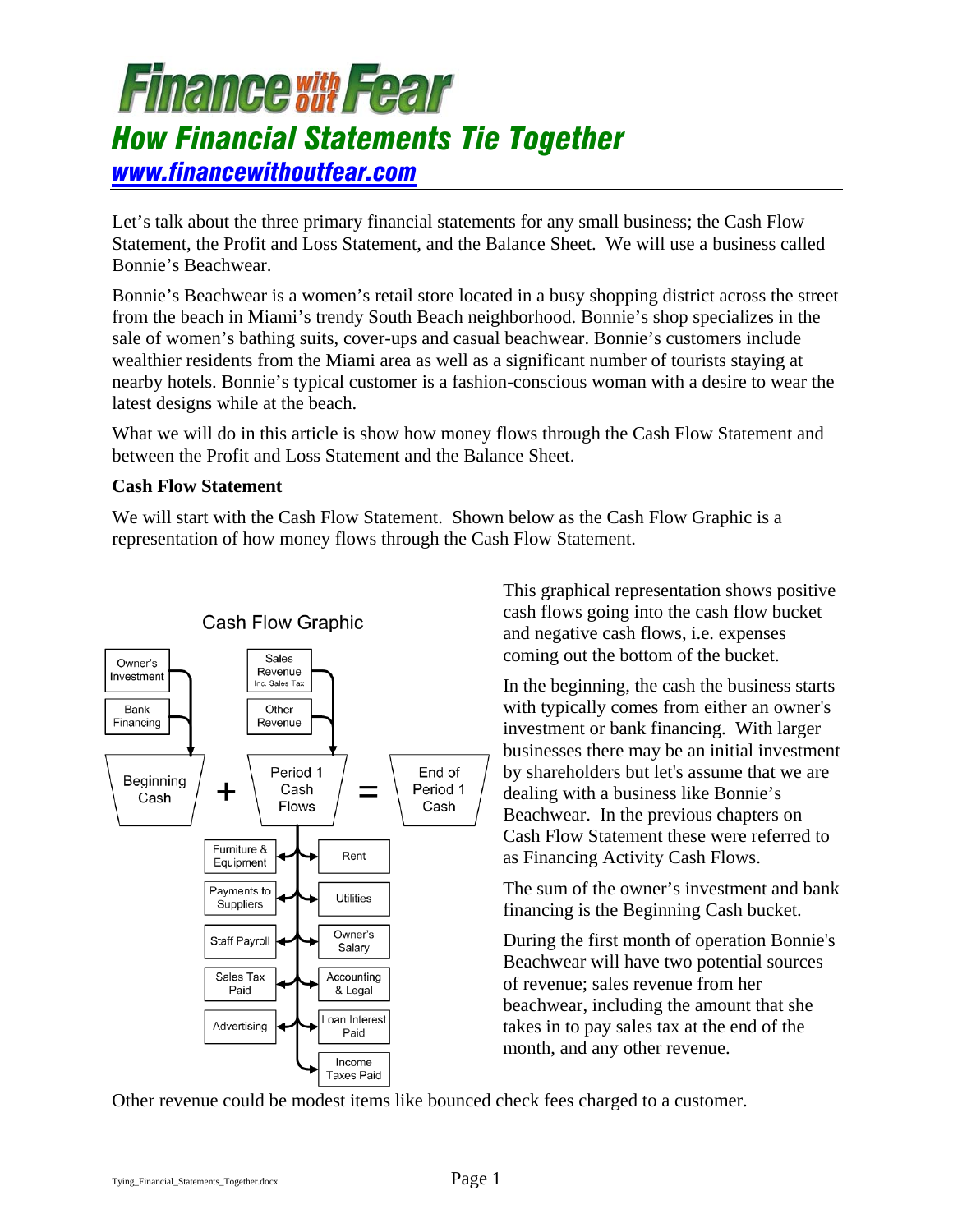These revenue sources will be the positive cash flows for Bonnie's Beachwear for her first month of operation and for each following month. These positive cash flows will fill the Period 1 Cash Flows bucket.

As you may recall from the spreadsheets Bonnie's Beachwear did not expect to have sales revenue for the first two months of operations.

Although Bonnie's Beachwear will not have positive sales or other revenue in the first couple of months of operations, the business will have expenses. These expenses are shown as negative cash flows out of the Period 1 Cash Flows bucket.

Start-up expense cash flows tend to be particularly heavy in the start-up months. Most of these start-up expenses are asset activity cash flows.

The asset activity start-up expenses for Bonnie's Beachwear would be primarily furniture and equipment, e.g. clothing racks, computer equipment, leasehold improvements on the store, signage, etc. There would be similar expenses for a chiropractor's office which might also have additional medical equipment that the doctor chose to buy rather than lease medical equipment. A manufacturing business like a boutique handbag operation will also have sewing machines and similar equipment.

Payments to suppliers for initial inventory will vary by type of business. Retailers like Bonnie will have a significant up front expense to stock the store. A handbags manufacturing operation will have significant expenses for manufacturing materials. A chiropractor's office will have comparatively modest payments to suppliers for administrative, therapeutic and diagnostic materials.

All three kinds of businesses will incur some advertising, rent, and utilities expense before positive revenue cash flows begin. All three will likely incur some accounting and legal expenses to set up the company in the first months. Staff payroll for staff member training and payment of loan interest will also being in the first or second month.

This is why the net cash flow for a business tends to be negative in its first few months of startup.

Once all the revenues and expenses have been added and subtracted from the start-up cash flows, i.e. owner's investment and bank financing the result is the End of Period 1 Cash Position bucket.

We began our discussion of business financial statements with this with the Cash Flow Statement because it is in many ways the simplest to envisage. Each month the model has a Beginning Cash Position bucket; revenues will be added and expenses will be subtracted; leaving you with an End of Period Cash Position bucket.

Next we will discuss the interaction between the Balance Sheet and the Profit and Loss Statement.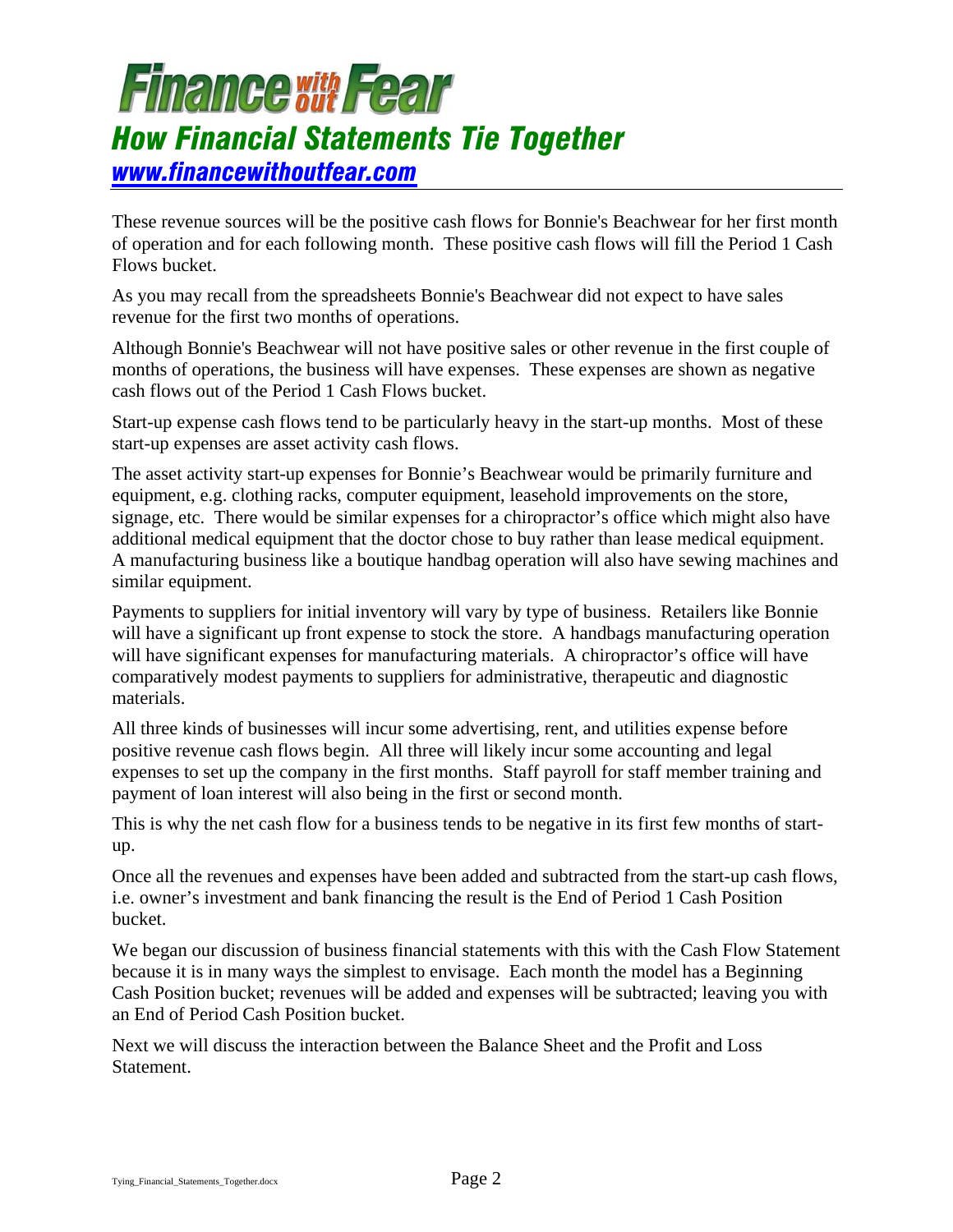**Balance Sheet** 



Let's first talk about the Balance Sheet represented in the Balance Sheet Graphic below

The bottom block of the Liabilities side of the Balance Sheet is comprised of the Owner's Investment and Retained Earnings. These two amounts are called Owner's Equity.

In the first start-up month there are typically no Retained Earnings because there has been no profit yet.

The second block on the Liabilities side of the Balance Sheet is Loans. These would typically be from a bank or they may be from friends and family members.

The third block on this simple Balance Sheet is Accounts Payable. Accounts Payable is the money that the business owes to its suppliers. For instance, Bonnie would have accounts payable if she purchased inventory from wholesalers and manufacturers under terms that allowed the business 30 days to pay. During these 30 days, Bonnie's Beachwear will have an accounts payable balance on its Balance Sheet for these purchases.

Let's go to the Assets side of the Balance Sheet. The bottom block of the Assets side of the Balance Sheet is Other Assets which is primarily Plant, Property and Equipment. At Bonnie's Beachwear this would include the store's leasehold improvements, furniture, clothing racks, cash registers and computer equipment, etc. The asset activity expense cash flows in the Cash Flow Statement are reflected here in the Balance Sheet.

The next block moving up the Assets side of the Balance Sheet is inventory. Depending on the expected sales volume of Bonnie's Beachwear this may be a large or small amount and will probably be somewhat limited by the amount of start up cash she has. In retail and manufacturing businesses, like a boutique handbag manufacturing operation, this category can be a large part of the business's use of cash. Choosing the amount of inventory should follow the Goldilocks philosophy of not too much, not too little, but just the right amount.

The next block moving up the Assets side of the Balance Sheet is Accounts Receivable. Accounts Receivable is the money that customers owe the business. For instance, a handbag manufacturing operation will sell its handbags to retailers but will likely need to provide terms like 60 days net.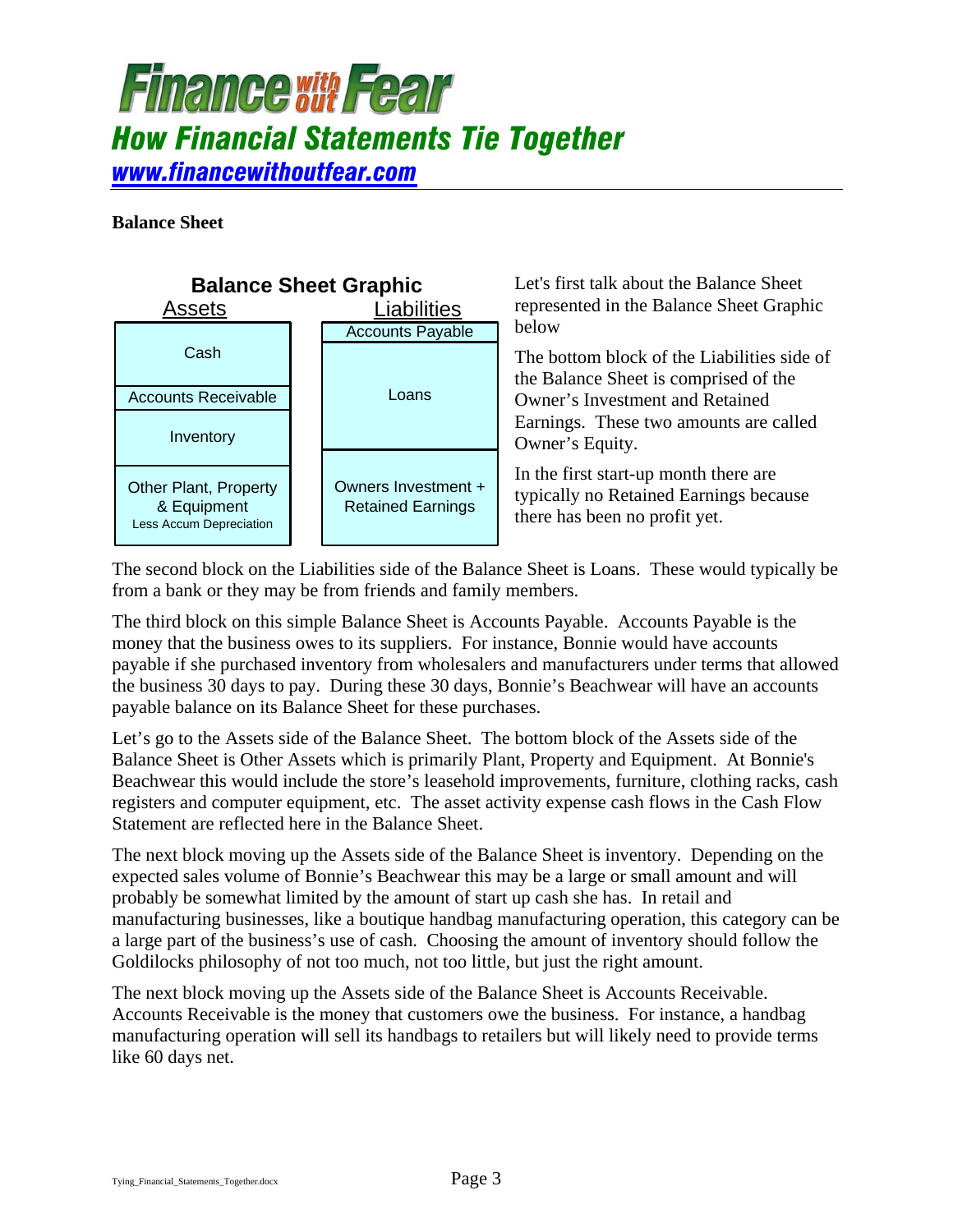That means that the retailers who buy the handbags have up to 60 days to pay for any merchandise shipped to them. During these 60 days, the money owed by customers to a boutique handbag manufacturing operation is an account receivable of the business. In retail businesses like Bonnie's Beachwear the amount of Accounts Receivable is relatively small.

In a service business, particularly in the medical field like a chiropractor's office, Accounts Receivable can become quite large reflecting the extraordinarily long reimbursement schedule of medical insurance companies. Accounts Receivable can also turn into unpaid accounts typically referred to as losses. If not controlled, Accounts Receivable can cause a significant cash crunch.

The fourth block moving up the assets side of the Balance Sheet is cash. Cash includes the cash the business has on hand in the cash drawer, in the safe, or in one of the bank or credit union accounts of the business. The cash balance at the end of the month on the Balance Sheet should be the same as the cash at end of month on the Cash Flow Statement.

Remember that the Balance Sheet must always balance. The model (and real life) uses the Owner's Equity block as the "plug" in the model. That means that, if the Balance Sheet doesn't initially balance, and all the other numbers are all input and correct, that an adjustment will be made to Owner's Equity.

If there are more Assets than Liabilities, the Owner's Equity will be increased. If there are fewer Assets than Liabilities, the Owner's Equity will be reduced; even if that means that the Owner's Equity has to become a negative number. Of course that would mean there is a serious problem with the business that must be corrected. It means that if the business owner liquidated the business there would not be enough money to pay off the business's loans and accounts payable.

### **Profit & Loss Statement**

Now let's discuss the Income side of the Profit & Loss Statement represented in the Profit & Loss Graphic below.

|        | <b>Profit &amp; Loss Graphic</b> |
|--------|----------------------------------|
| Income | <b>Expenses</b>                  |

| wunc                    | JEHJEJ                       |
|-------------------------|------------------------------|
| <b>Sales</b><br>Revenue | <b>Cost of Goods</b><br>Sold |
|                         | Sales, General &<br>Admin    |
|                         | <b>Depreciation</b>          |
|                         | Loan Interest                |
|                         | <b>Taxes</b>                 |
| <b>Other Income</b>     | <b>Profit or (Loss)</b>      |

From the top of the Income side of the P&L Statement, the first block is sales revenue. This is usually the largest part of the income side of the P&L Statement.

Below the Sales Revenue block is Other Income which is likely to be modest in a small business. These together are the Total Income for that time period; month, quarter or year.

On the Expense side of the P&L Statement Cost of Goods Sold (COGS) is the top block. This is typically the largest part of the expenses for retail and manufacturing businesses.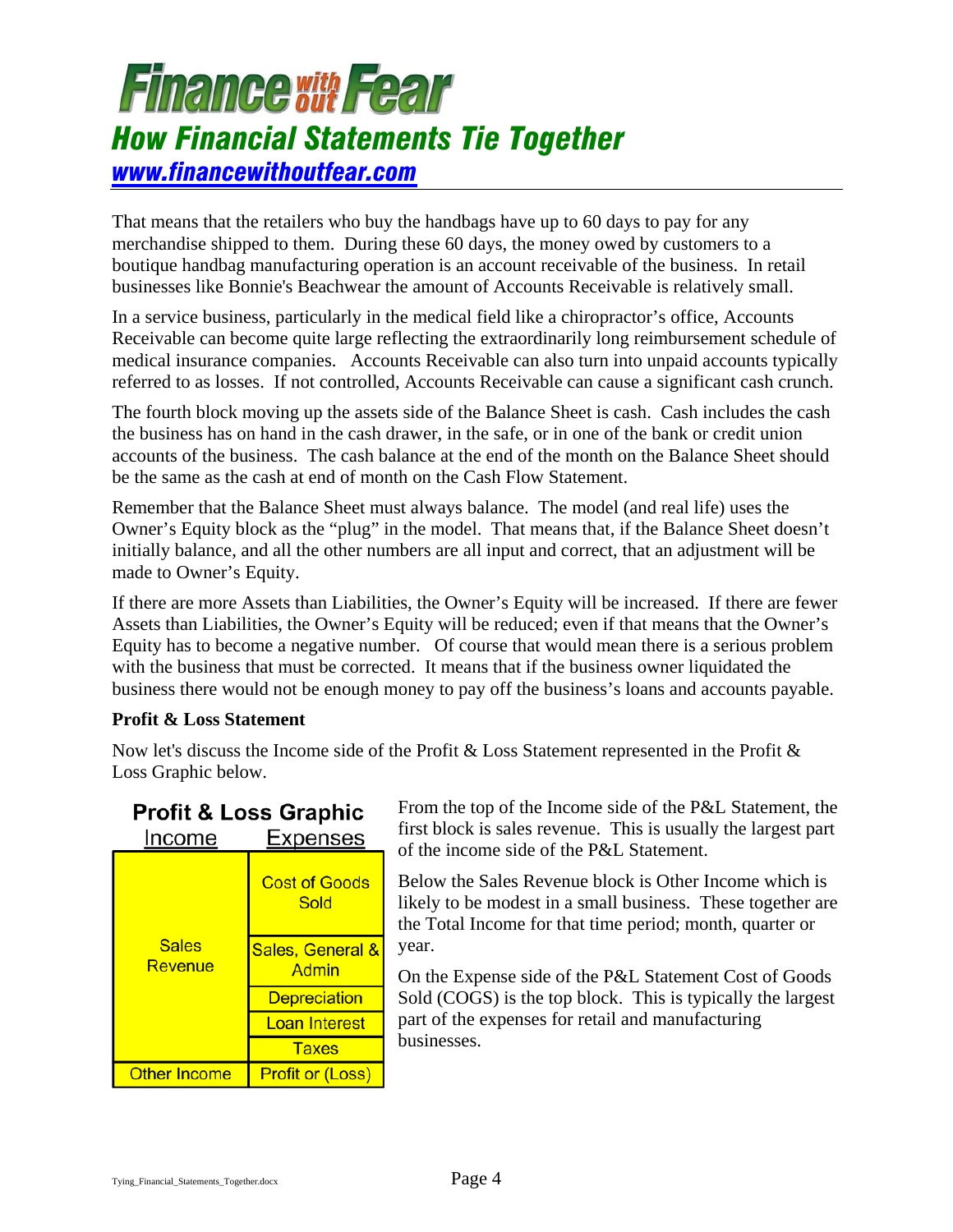In the case of Bonnie's Beachwear this would be the cost of the beachwear that she purchases from suppliers and wholesalers. In the case of a small handbag manufacturing business it would be the cost of leather, hardware and other materials to make the handbags.

In a service business like a chiropractor's office this would be called Cost of Services (COS) and would also typically be the largest part of expenses on the P&L Statement.

The next block down is Sales, General, & Administrative expenses which would include payroll expenses for the sales staff and regular monthly expenses such as rent and utility bills. One of the challenges of a service business like a chiropractor's office is accurately breaking out the staff time between the Cost of Services and Sales, General, & Administrative expenses.

Next is Depreciation which was discussed extensively in the chapters on the P&L Statement. This is the depreciation of fixed assets like furniture fixtures and equipment that were purchased for the business.

The next block is Loan Interest, which are the interest payments made to the bank or credit union on the loan that was taken out to provide start-up cash for the business.

The next block is Taxes. These would include both income taxes and sales taxes paid by the business.

In the last block of the expenses side of the P&L Statement is the Profit or (Loss) that the business experiences in that particular month, quarter or year. If the business had more income in the month that it had expenses it made a profit; if it had more expenses than income it suffered a loss. Losses are negative numbers and are shown with the accounting convention of parenthesis around the number.

Remember that the P&L Statement must always balance. The model (and real life) uses the Profit or (Loss) block as the "plug" in the model. That means that, if the P&L Statement doesn't initially balance, and all the other numbers are all input and correct, that an adjustment will be made to Profit or (Loss).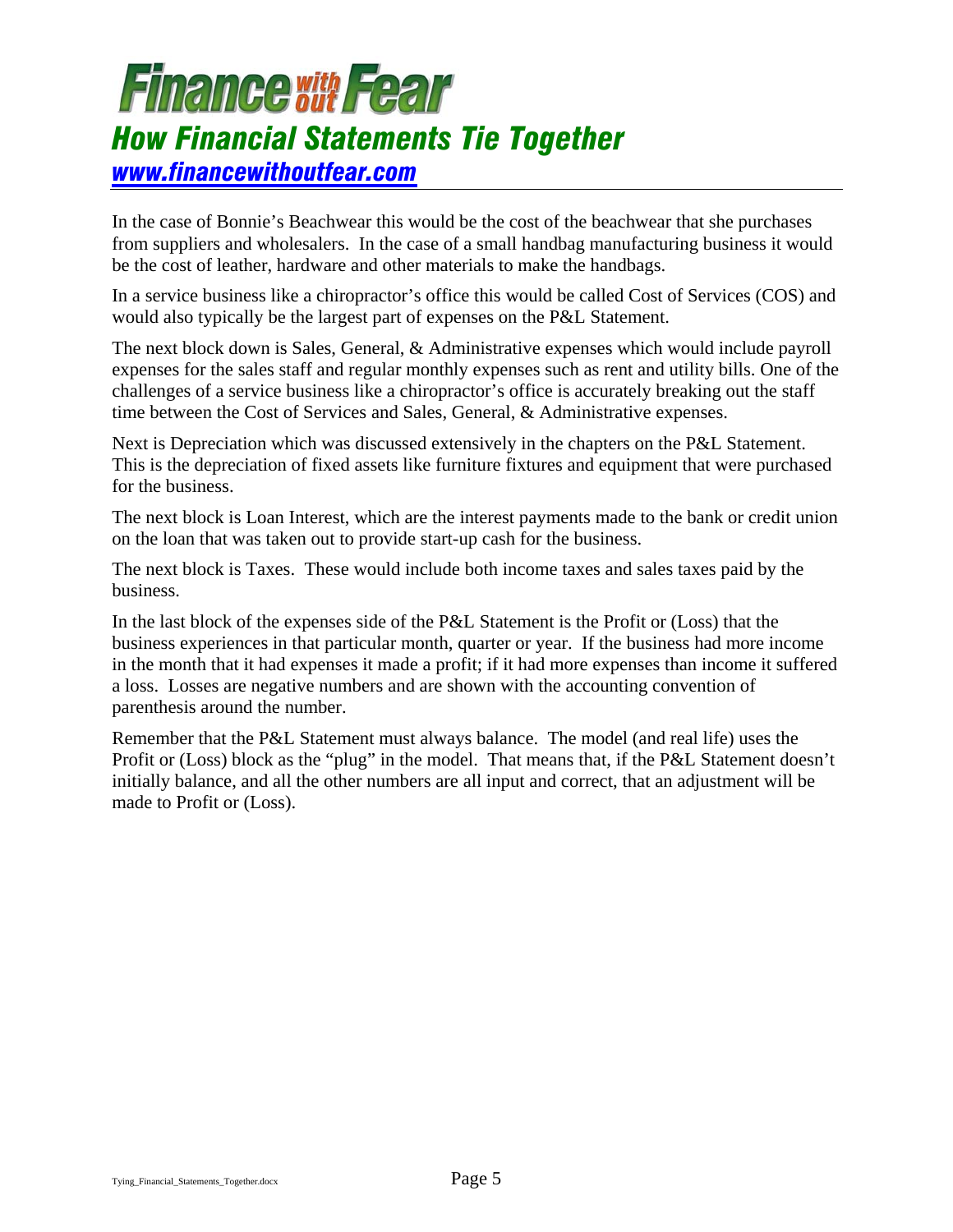

#### **How Money Flows Between the Balance Sheet and P&L Statement**

Now let's put the Balance Sheet and P&L Statement together and see how money flows between them. The Money Flow Graphic below is a graphical representation of how money flows between the Balance Sheet and P&L Statement.



 All businesses use their assets to generate income. That is represented by the arrows flowing from all four blocks in the Assets side of the Balance Sheet to the Income side of the P&L Statement.

In the case of Bonnie's Beachwear the store, represented by Plant, Property and Equipment, and the Inventory that is sold by Bonnie and her staff to their customers, generates Sales Revenue.

Other income could be generated by charging customers bounced check fees or other forms of these or interest earned on the Cash held in the bank or credit union.

As the total Income represented in the Profit & Loss Statement is earned and accumulated during the month, it will simultaneously be largely consumed by the category shown on the expense side of the P&L Statement.

If the income is greater than the expenses (certainly hoped for in business), the business will show a profit. If the expenses exceed the income for the month, the business will suffer a loss.

The double arrowhead line that runs from the P&L Statements profit or loss block to the Owner's Investment and Retained Earnings block illustrates this two-way flow of money.

If there is a profit by the end of the month, that profit flows to, and adds to the Retained Earnings block on the Liability side of the Balance Sheet. If there is a loss, funds from Owner's Investment and Retained Earnings block are drawn upon to ensure that all expenses can be covered.

Remember that the Balance Sheet must always balance.

So what happens to the Assets side of the Balance Sheet when there is a change in Retained Earnings? The most likely answer is that the money goes to cash. Alternatively, investments may have been made in inventory or other assets including equipment during the month. Those changes would be reflected in those blocks on the Assets side of the Balance Sheet.

Tying\_Financial\_Statements\_Together.docx Page 6